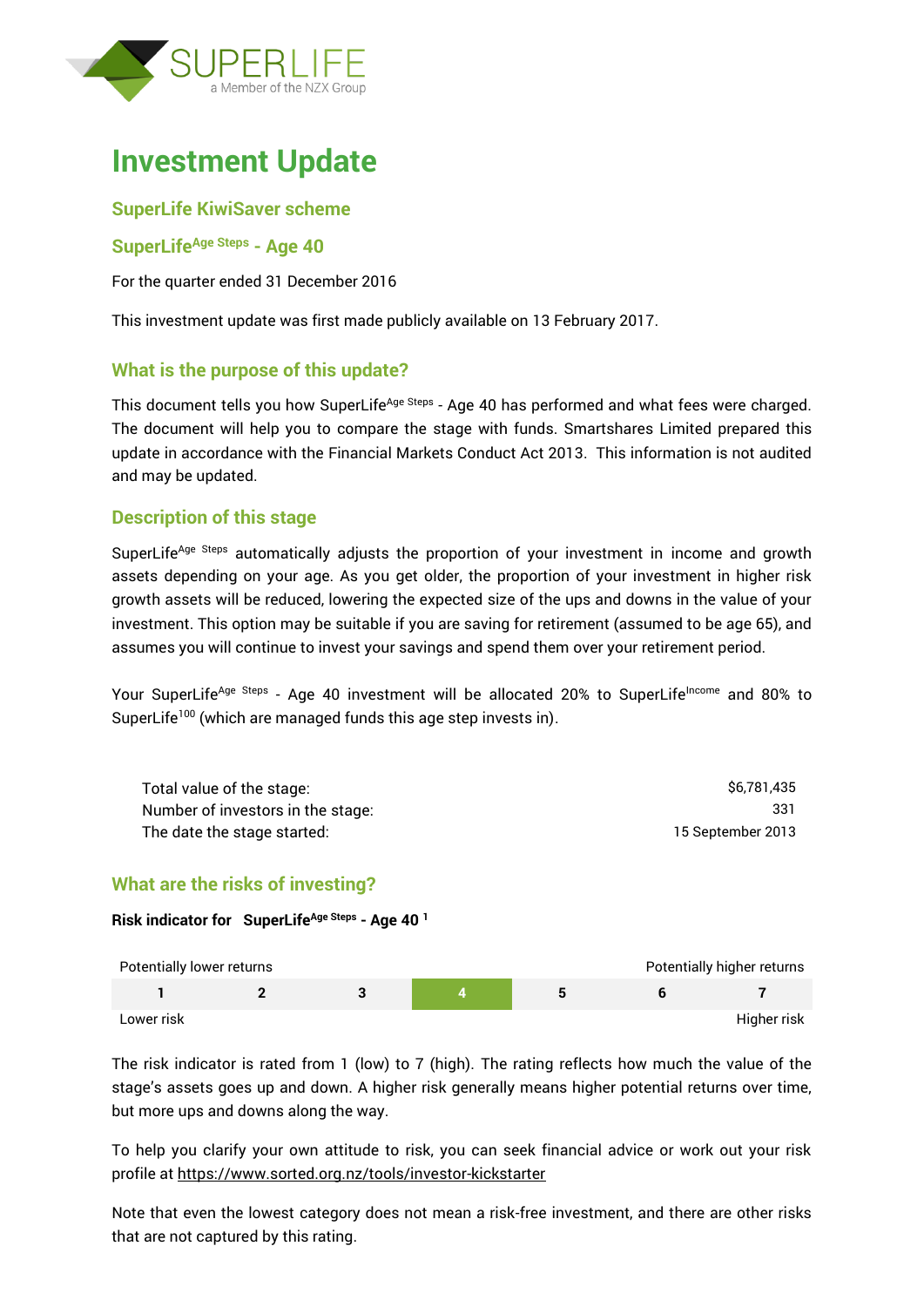

This risk indicator is not a guarantee of a stage's future performance. The risk indicator is based on the returns data for 5 years to 31 December 2016. While risk indicators are usually relatively stable, they do shift from time to time. The risk indicator will continue to be updated in future investment updates.

See the Product Disclosure Statement for the SuperLife KiwiSaver scheme for more information about the risks associated with investing in this stage.

# **How has the stage performed?**

|                                                                           | Past year |
|---------------------------------------------------------------------------|-----------|
| Annual return<br>(after deductions for charges and tax)                   | 6.86%     |
| Annual return<br>(after deductions for charges but before tax)            | 8.05%     |
| Market index annual return<br>(reflects no deduction for charges and tax) | 7.32%     |

The market index annual return is based on the annual return for the composite index of the underlying funds. It is made up of the indices used to measure the performance of the assets that the life cycle stage invests in. Additional information about the market index is available on the offer register at [www.business.govt.nz/disclose](http://www.business.govt.nz/disclose)



#### **Annual return graph**

This shows the return after fund charges and tax for each year ending 31 March since the stage started. The last bar shows the average annual return since the stage started, up to 31 December 2016.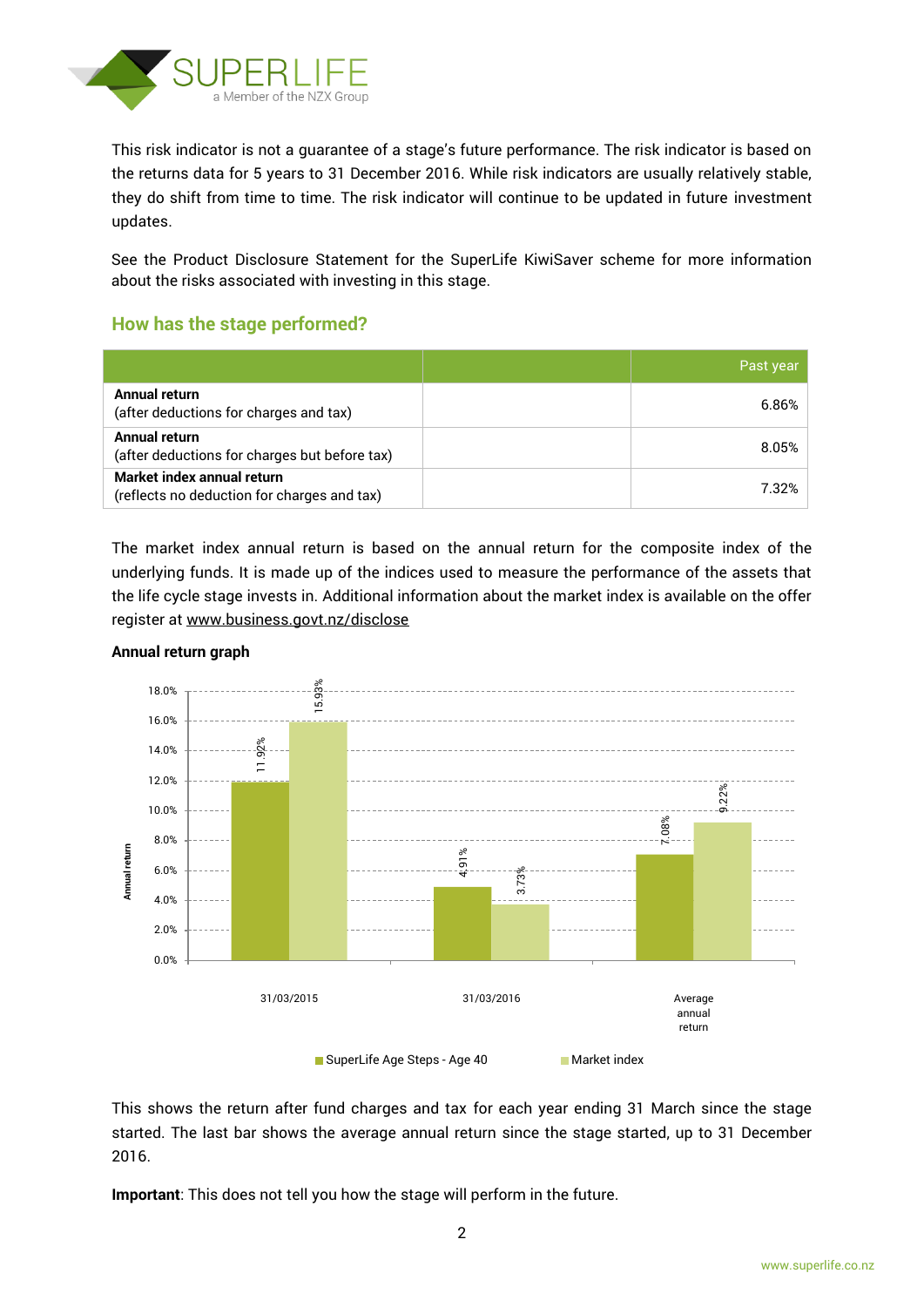

Returns in this update are after tax at the highest prescribed investor rate (PIR) of tax for an individual New Zealand resident. Your tax may be lower.

# **What fees are investors charged?**

Investors in SuperLife<sup>Age Steps</sup> - Age 40 are charged fund charges. In the year to 31 March 2016 these were:

|                                                    | % per annum of stage's net asset value |
|----------------------------------------------------|----------------------------------------|
| <b>Total fund charges</b>                          | 0.72%                                  |
| Which are made up of:                              |                                        |
| <b>Total management and administration charges</b> | 0.72%                                  |
| Including:                                         |                                        |
| Manager's basic fee                                | 0.66%                                  |
| Other management and administration charges        | 0.06%                                  |
| <b>Total performance-based fees</b>                | 0.00%                                  |
| <b>Other charges</b>                               | Dollar amount per investor             |
| <b>Administration fee</b>                          | \$30 per annum <sup>*</sup>            |

\*From 9 November 2016, the total fund charges changed to an estimated 0.66% per annum of the fund's net asset value and the administration fee reduced to \$30 per annum.

The Scheme has a transfer fee. You will be charged this fee if you transfer your investment to another KiwiSaver scheme. The fee is \$100.

See the "Other Information – Fees" document on the offer register at www.business.govt.nz/disclose for further information about the fees you will be charged for investing in the SuperLife KiwiSaver scheme.

Small differences in fees and charges can have a big impact on your investment over the long term.

# **Example of how this applies to an investor**

Jess had \$10,000 in the stage at the start of the year and did not make any further contributions. At the end of the year, Jess received a return after fund charges were deducted of \$686 (that is 6.86% of her initial \$10,000). Jess paid other charges of \$33<sup>2</sup> . This gives Jess a total return after tax of \$653 for the year.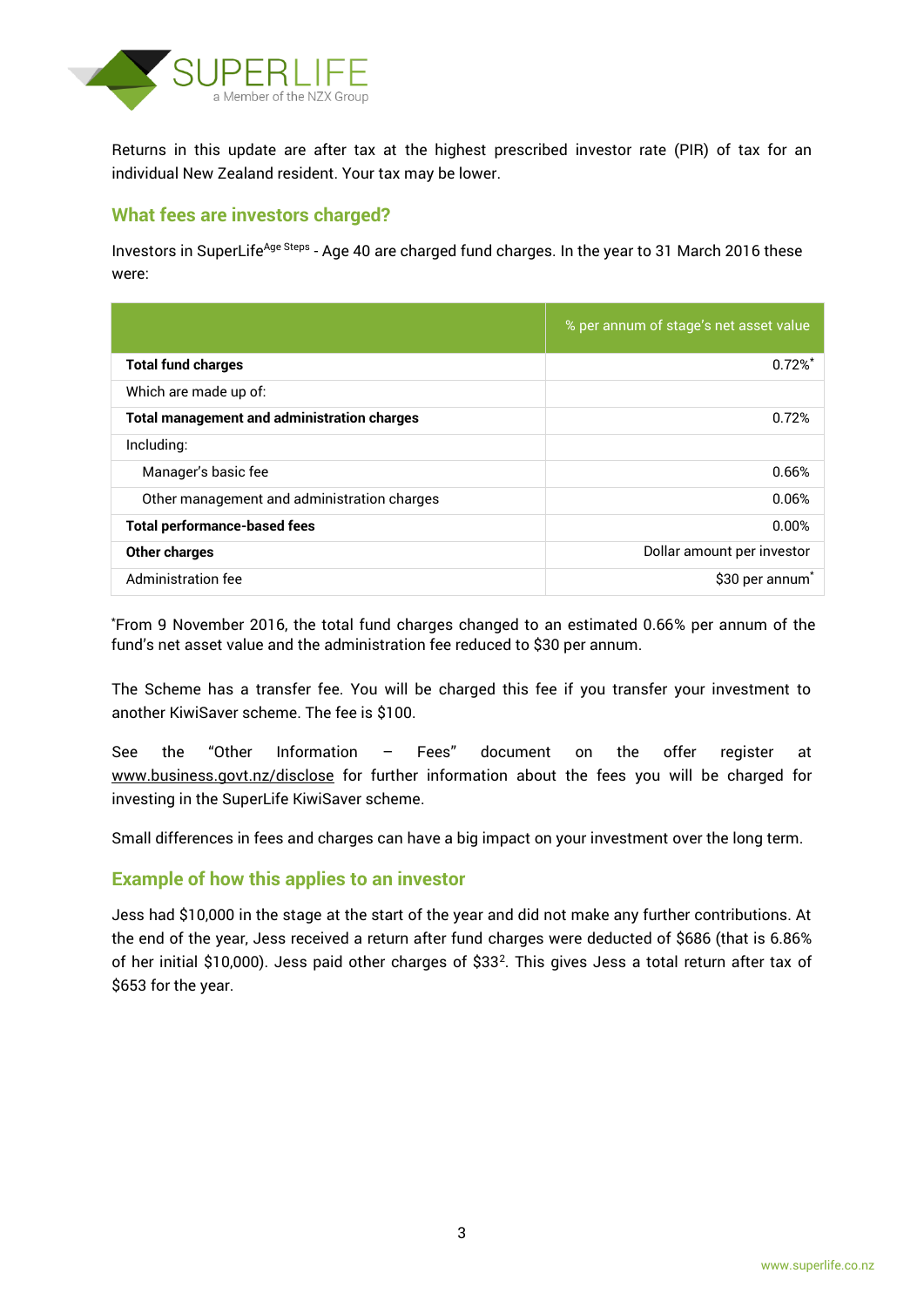

# **What does the stage invest in?**

#### **Actual investment mix**

This shows the types of assets that the stage invests in.



#### **Target investment mix**

This shows the mix of assets that the stage generally intends to invest in.

| <b>Asset Category</b>        | Target asset mix         |
|------------------------------|--------------------------|
| Cash and cash equivalents    |                          |
| New Zealand fixed interest   | 10.00%                   |
| International fixed interest | 10.00%                   |
| Australasian equities        | 27.20%                   |
| International equities       | 43.20%                   |
| Listed property              | 9.60%                    |
| Unlisted property            | $\overline{\phantom{0}}$ |
| Commodities                  | $\overline{\phantom{0}}$ |
| Other                        |                          |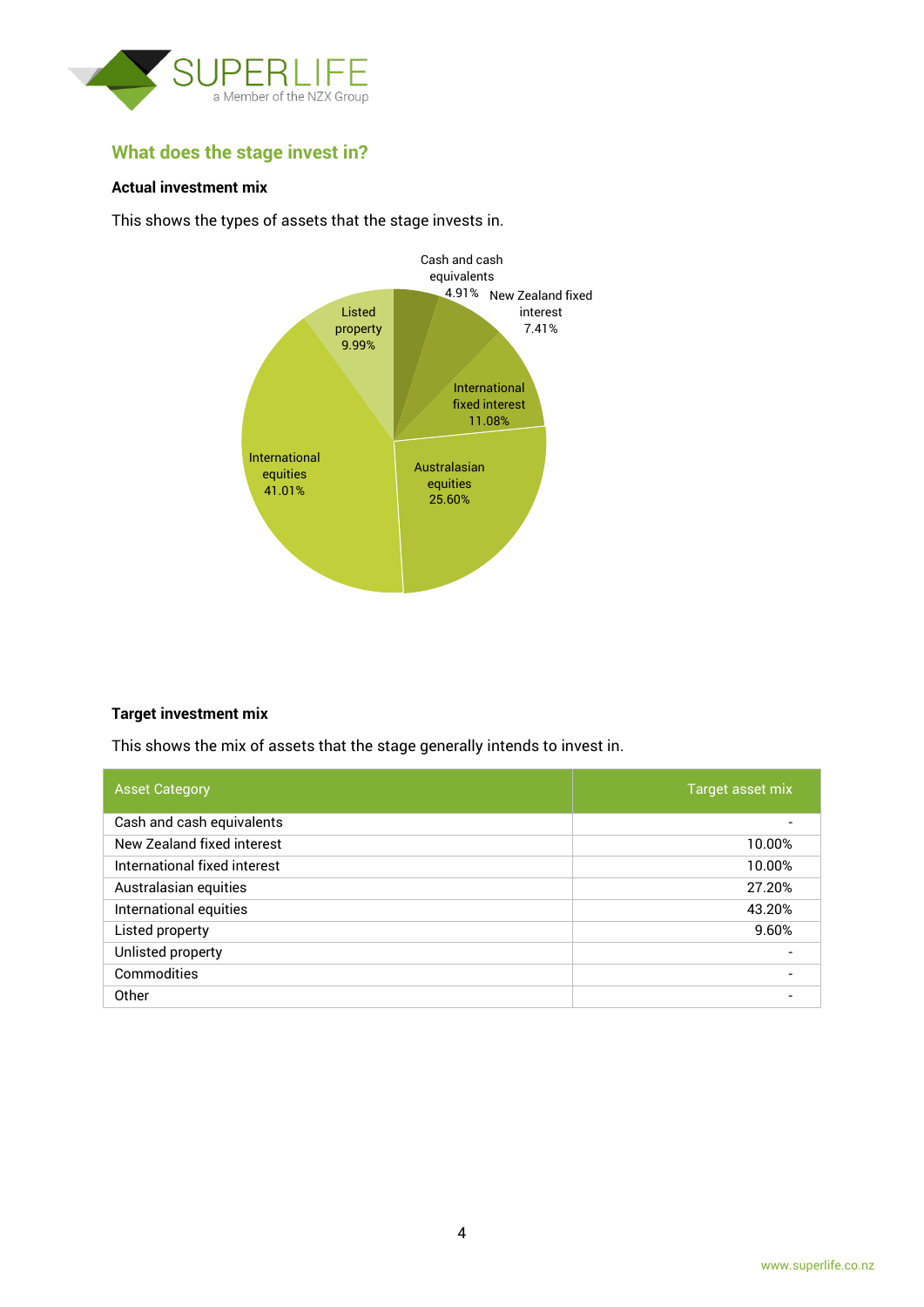

#### **Top 10 investments**

| <b>Name</b>                                                     | % of stage<br>net assets | <b>Type</b>                     | Country              | <b>Credit rating</b><br>(if applicable) |
|-----------------------------------------------------------------|--------------------------|---------------------------------|----------------------|-----------------------------------------|
| Vanguard FTSE Europe ETF                                        | 10.55%                   | International<br>equities       | <b>United States</b> |                                         |
| Vanguard S&P 500 ETF                                            | 7.08%                    | International<br>equities       | <b>United States</b> |                                         |
| Vanguard FTSE Emerging Markets<br><b>ETF</b>                    | 5.26%                    | International<br>equities       | <b>United States</b> |                                         |
| Vanguard International Credit<br>Securities Index Fund (Hedged) | 4.99%                    | International fixed<br>interest | Australia            |                                         |
| Vanguard FTSE Pacific ETF                                       | 3.79%                    | International<br>equities       | <b>United States</b> |                                         |
| Vanguard Value ETF                                              | 2.73%                    | International<br>equities       | <b>United States</b> |                                         |
| MI Somerset EM Dividend Growth<br><b>Fund A Accumulation</b>    | 2.54%                    | International<br>equities       | United<br>Kingdom    |                                         |
| Vanguard Growth ETF                                             | 2.53%                    | International<br>equities       | <b>United States</b> |                                         |
| <b>ASB NZD Current Account</b>                                  | 2.41%                    | Cash and cash<br>equivalents    | New Zealand          | AA-                                     |
| Vanguard Small-Cap ETF                                          | 2.09%                    | International<br>equities       | <b>United States</b> |                                         |

The top 10 investments make up 43.98% of the stage.

#### **Currency hedging**

SuperLife<sup>Income</sup> and SuperLife<sup>100</sup> (which are managed funds this age step invests in) do not hedge their foreign currency exposure, but may invest in funds which do.

#### **Key personnel**

This shows the directors and employees who have the most influence on the investment decisions of the fund:

| <b>Name</b>           | <b>Current position</b> | Time in current<br>position | Previous or other<br>positions                 | Time in previous /<br>other position |
|-----------------------|-------------------------|-----------------------------|------------------------------------------------|--------------------------------------|
| <b>Timothy Oliver</b> | <b>Director</b>         | 3 years and 4               | <b>Chief Executive Officer -</b>               | 4 years and 7                        |
| <b>Bennett</b>        |                         | months                      | <b>NZX</b>                                     | months                               |
| Michael John          | Head of SuperLife       | 1 year and 11               | Director - SuperLife                           | 18 years and 6                       |
| Chamberlain           | <b>Funds Management</b> | months                      | Limited                                        | months                               |
| <b>Guy Roulston</b>   | <b>Director</b>         | 1 year and 1                | <b>Corporate Governance</b>                    | 1 year and 8                         |
| Elliffe               |                         | month                       | Manager - ACC                                  | months                               |
| Bevan Keith<br>Miller | <b>Director</b>         | 3 years and 4<br>months     | <b>Chief Financial Officer -</b><br><b>NZX</b> | 4 years                              |
| Alister John          | <b>Director</b>         | 1 year and 1                | Investment Manager -                           | 1 year and 11                        |
| Williams              |                         | month                       | <b>Trust Management</b>                        | months                               |